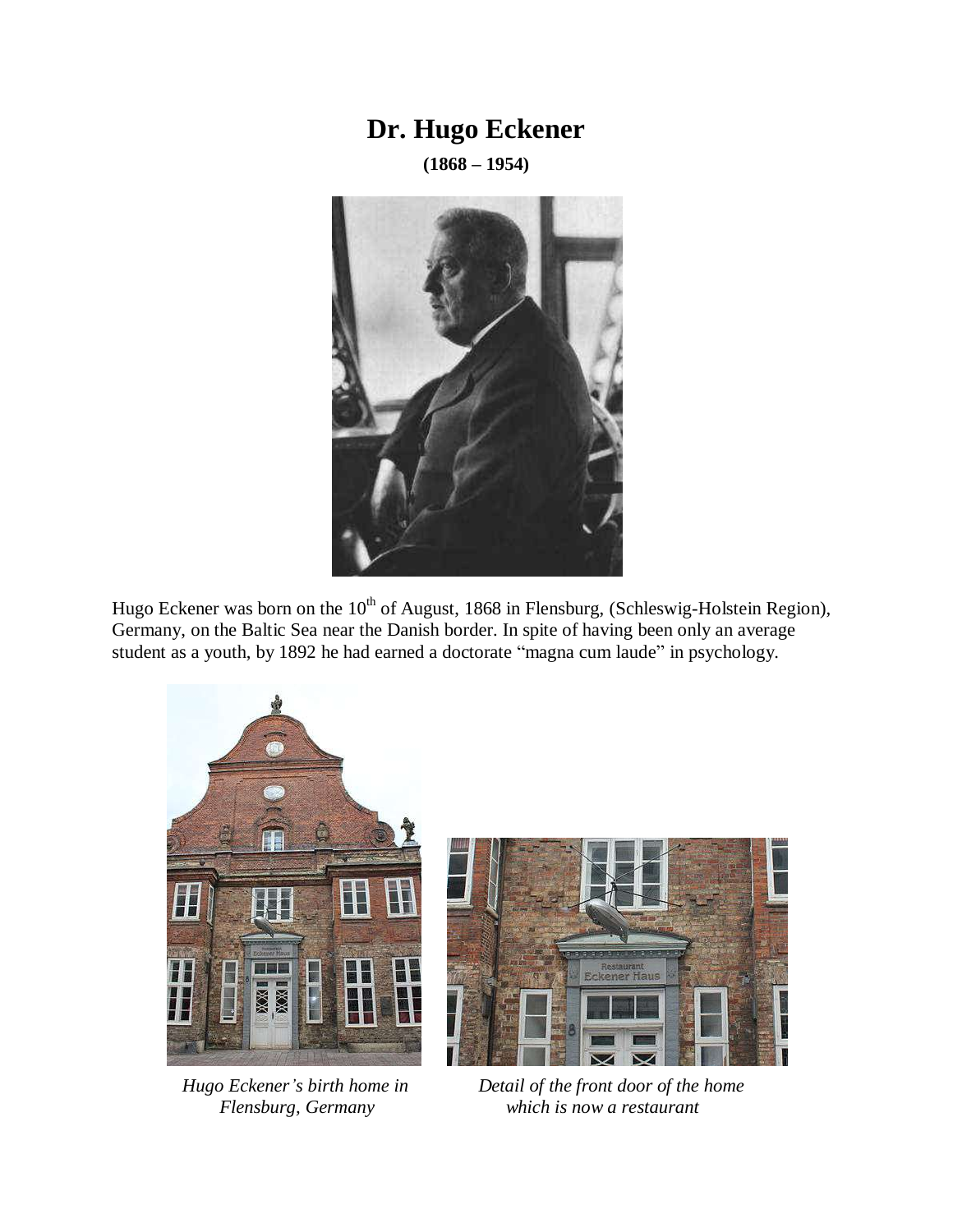Initially Eckener worked as a journalist in his home town for the *Flensburger Nachrichten*. In 1905 he became the correspondent for the *Frankfurter Zeitung* in Friedrichshafen, to where he had moved.

He had been assigned to cover the maiden flights of the LZ-1 and LZ-2. Eckener criticized the performance of both airships, but he spoke highly of Count Ferdinand Zeppelin's dedication to the design and development of airships. By the fall of 1908 Eckener was working for the Zeppelin Company, on a part-time basis, as a publicist. His interest in airships grew greatly and he joined Zeppelin on a full-time basis. By 1911 he had obtained his airship pilot's license.

Following the death of Count Zeppelin in 1917, Dr. Eckener became the new general director of the Zeppelin Company. After the First World War, Germany and the Zeppelin Company were banned from building airships large enough to meet the needs of a trans-Atlantic service as envisioned by Eckener. However, his lobbying efforts resulted in authorization to build the LZ-126 – the U.S. Navy's ZR-3, christened the *USS Los Angeles*.



*The LZ-126 (ZR-3) – USS Los Angeles* 

Under Eckener the company went on to build the *Graf Zeppelin*. Dr. Eckener piloted the ship on its most memorable voyages – the  $1<sup>st</sup>$  intercontinental passenger airship flight, the  $1<sup>st</sup>$  round-theworld flight by an airship in 1929 and the Polar expedition flight of 1931.